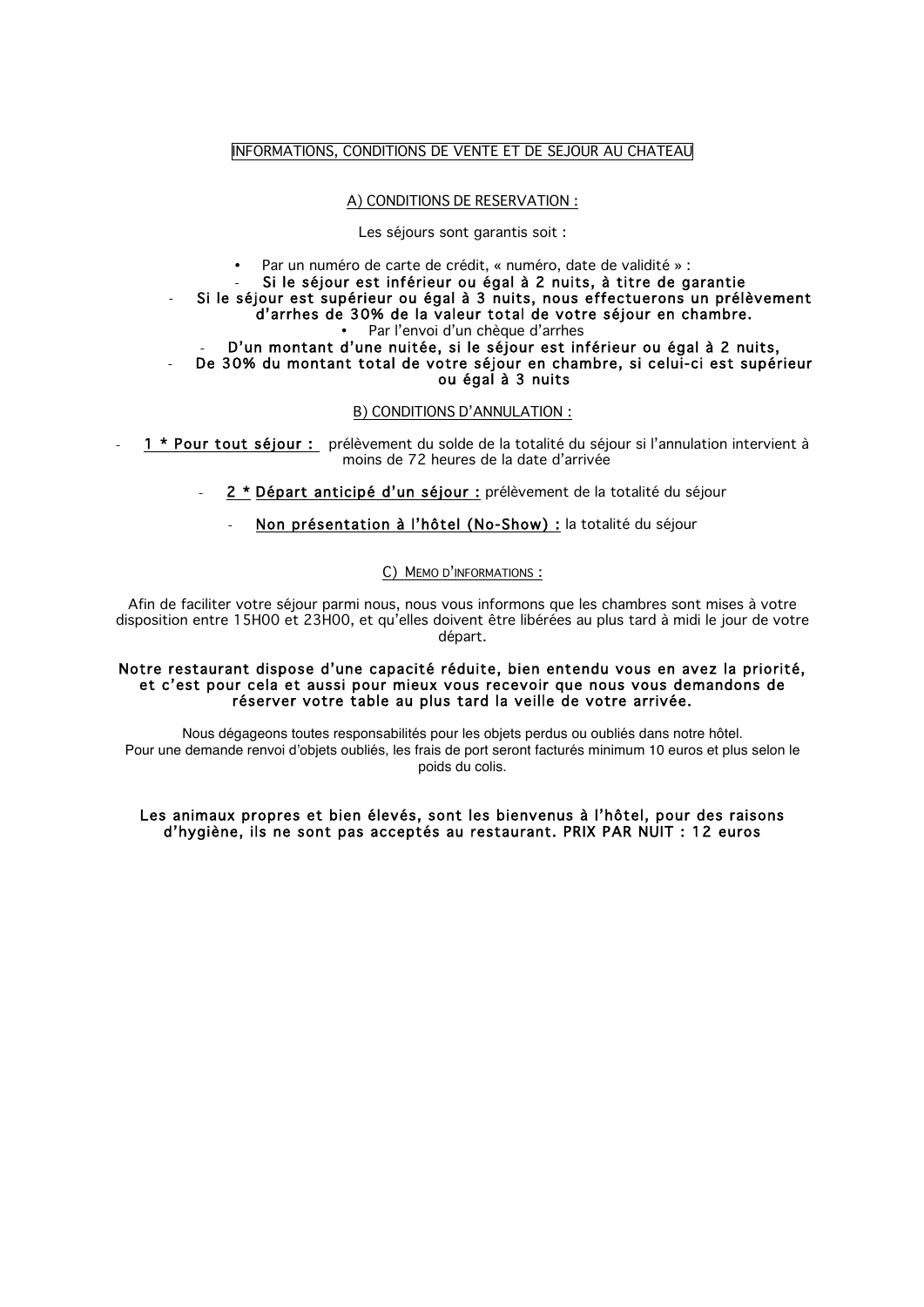# **GENERAL TERMS AND CONDITIONS :**

GENERAL TERMS

**Unless we offer any other time of occupancy, the customer shall be entitled to move into the rented rooms from 3.00 pm until 11.00 pm on the agreed date ("date of arrival").**

**The rented rooms shall be vacated by the Party by 12.00 noon on the date of departure. We are entitled to charge another day if the rented rooms are not vacated in time. A 30% deposit on the total amount of the stay is requested to confirm your booking. For the comfort of all our guests our rooms are designated as non-smoking.**

TERMS OF CANCELLATION:

**For all stay:**

**A 72-hour cancellation notice is required prior to your arrival date to receive a refund of your deposit If the cancellation intervenes less than 72 hours before the date of arrival,**

**the totality of the stay will be charged.**

**In case of earlier departure or No-Show: the total amount of the whole stay will be charged if the room is not re-rented.**

**The same conditions are applied in case of reservation of several rooms and cancellation of one or some of these rooms.**

**A total refund of the deposit is guaranteed in the event of absolute necessity and exceptional weather conditions. We reserve the right to ask for documents or proof.**

GENERAL INFORMATION CONCERNING THE CHÂTEAU DE LA CAZE:

1) HOTEL:

**We ask you to note that the rooms are available to customers from 3.00 pm until 11.00 pm. The day of the departure, they shall be vacated at the latest by 12.00 noon.**

**To confirm your reservation, a deposit of 30% of the total amount of your stay is required.**

**The payment of the deposit indicates that you have read and accepted the general terms and conditions.**

> **Please note that the mentioned rates do not include breakfast. Breakfast is 16 euros per person per night.**

**Pets are allowed in the hotel if they are nice and clean and held with a leash. In no case they will be allowed in our restaurant and on the terrace. The PRICE PER NIGHT for one pet is 12 euros per night.**

**Please not that our hotel is closed on Wednesdays and Thursdays in October and November.**

2) RESTAURANT:

**Due to the limited capacity of our dining room, we are kindly asking you to confirm your reservation for your diner. Our guests are given priority, a reservation before noon on the date of arrival is however required.**

**Please not that our restaurant is closed on Tuesdays and Wednesdays noon in April, October and November.** 

**For the comfort of all our guests our restaurant is designated as non-smoking.**